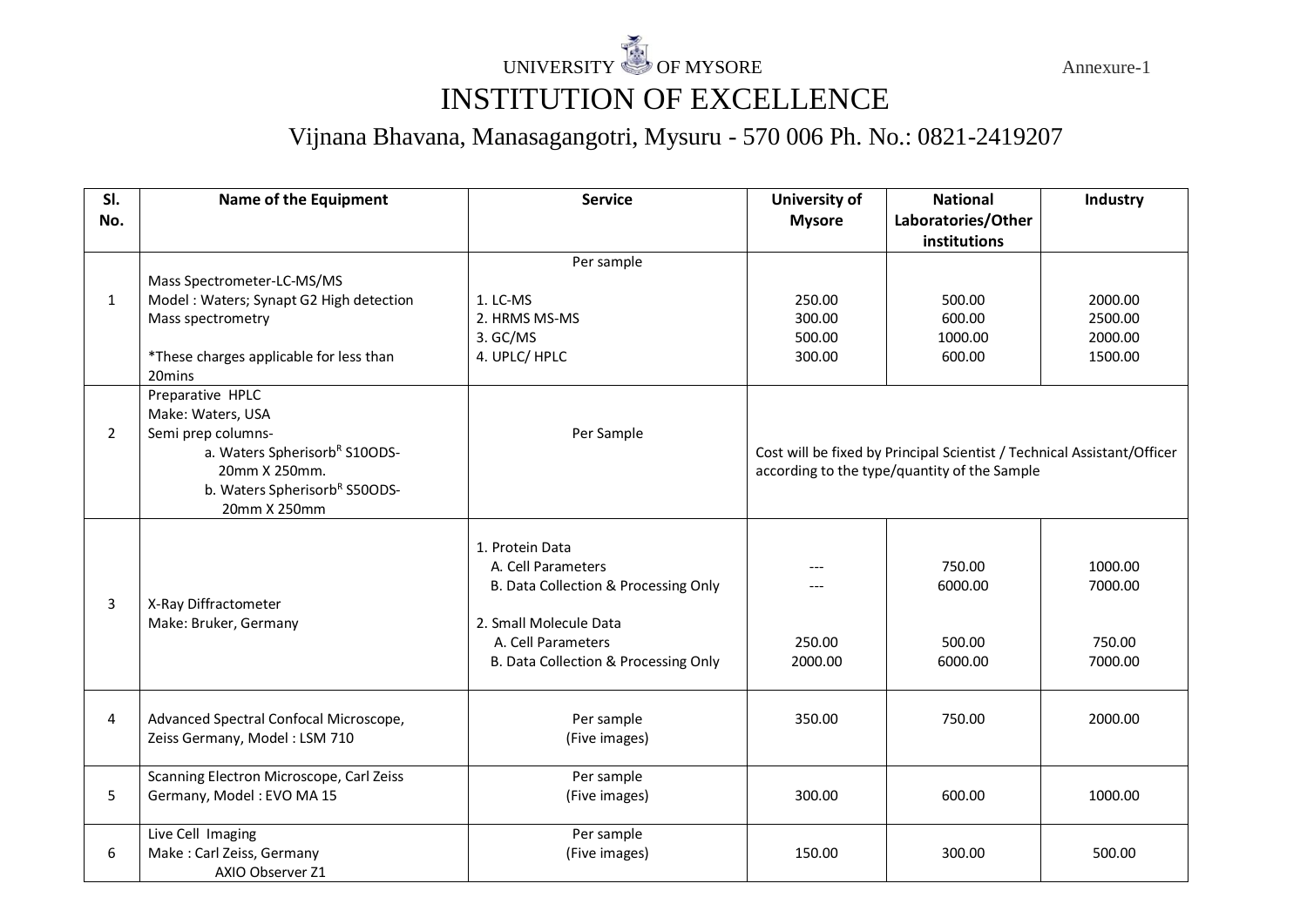| 7 <sup>7</sup> | Capillary DNA Sequencer                                                                    |                                                                                                                                                                                                                                                                                                                                                       | 600.00                                                                                                                                   | 800.00                                                                                                                                      | 800.00                                                                                                                                               |
|----------------|--------------------------------------------------------------------------------------------|-------------------------------------------------------------------------------------------------------------------------------------------------------------------------------------------------------------------------------------------------------------------------------------------------------------------------------------------------------|------------------------------------------------------------------------------------------------------------------------------------------|---------------------------------------------------------------------------------------------------------------------------------------------|------------------------------------------------------------------------------------------------------------------------------------------------------|
| 8              | Fluorescence Microscope<br>Make: Carl Zeiss, Germany, AXIO Imager A2                       | Per sample<br>(Five images)                                                                                                                                                                                                                                                                                                                           | 100.00                                                                                                                                   | 300.00                                                                                                                                      | 800.00                                                                                                                                               |
| 9              | <b>Advanced Research Stereo</b><br>Zoom microscope<br>Polarizing Microscope (Bright field) | Per sample<br>(Five images)                                                                                                                                                                                                                                                                                                                           | 200.00                                                                                                                                   | 300.00                                                                                                                                      | 500.00                                                                                                                                               |
| 10             | Flow Cytometer<br>Make: Beckman Coulter                                                    | Per sample                                                                                                                                                                                                                                                                                                                                            | 200.00                                                                                                                                   | 500.00                                                                                                                                      | 1500.00                                                                                                                                              |
| 11             | NMR System (FT NMR Spectrometer<br>System-400 MHz) Make: Agilent.<br>USA Model: 400MR DD2  | Per sample<br>1H 819F<br>CDC <sub>3</sub><br><b>DMSO</b><br>MeoD<br>D <sub>20</sub><br>Acetone-d6<br>D20 Exchange<br>$13C -$<br>CDC <sub>3</sub><br><b>DMSO</b><br>MeoD<br>D <sub>20</sub><br>Acetone-d6<br>COSY<br>2D<br><b>NOESY</b><br>HSQC/HMBC/ETC<br>*Note: For any 2D NMR Experiment <sup>1</sup> H &<br><sup>13</sup> C to be paid Separately | 200.00<br>250.00<br>500.00<br>250.00<br>400.00<br>200.00<br>250.00<br>300.00<br>500.00<br>500.00<br>500.00<br>500.00<br>500.00<br>800.00 | 300.00<br>500.00<br>1000.00<br>500.00<br>500.00<br>300.00<br>800.00<br>1000.00<br>800.00<br>800.00<br>800.00<br>500.00<br>500.00<br>1500.00 | 800.00<br>1000.00<br>1500.00<br>1200.00<br>1000.00<br>800.00<br>1200.00<br>1500.00<br>1500.00<br>1500.00<br>1500.00<br>2000.00<br>2500.00<br>3000.00 |
| 12             | RT-PCR<br>Applied Biosystem - Step One Plus                                                | Per Run (2-3 hrs)<br>(Only Equipment)                                                                                                                                                                                                                                                                                                                 | 200.00                                                                                                                                   | 500.00                                                                                                                                      | 1000.00                                                                                                                                              |
| 13             | Nano Pure water (Diamond RO)<br>Make: Thermo Scientific                                    | Per Liter                                                                                                                                                                                                                                                                                                                                             | 100.00                                                                                                                                   | 150.00                                                                                                                                      | 250.00                                                                                                                                               |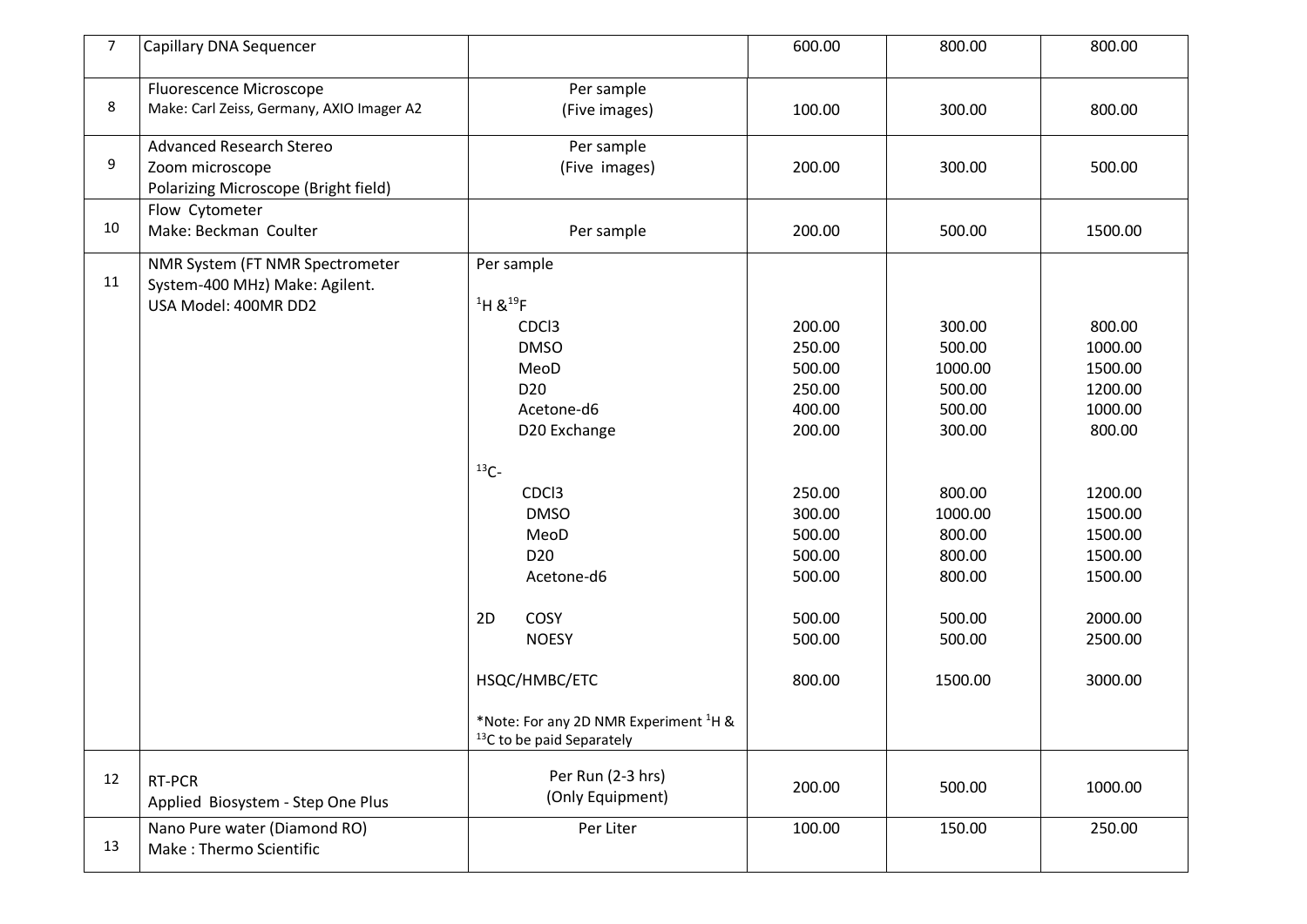| 14 | Cell culture Facility                    | <b>Complete Facility</b>      |             |             |              |
|----|------------------------------------------|-------------------------------|-------------|-------------|--------------|
|    |                                          | <b>Except Consumables</b>     | 500.00/week | 700.00/week | 1400.00/week |
| 15 | Liquid Nitrogen                          | Per Liter                     | 50.00       | 60.00       | 80.00        |
| 16 | Bioreactor/Formentor                     | Per week                      | 200.00      | 400.00      | 600.00       |
| 17 | <b>Elemental Analysis</b>                | Per Sample                    | 500.00      | 1000.00     | 2000.00      |
| 18 | Freeze dryer                             | Per Day<br>(100ml One Sample) | 100.00      | 200.00      | 400.00       |
| 19 | Energy Dispersive X-Rays Analysis (EDS)  | Per Sample                    | 200.00      | 400.00      | 600.00       |
| 20 | Laser Raman Spectroscopy (RAMAN)         | Per Sample                    | 300.00      | 500.00      | 1000.00      |
| 21 | Powder X-Ray Diffraction (P-XRD)         | Per Sample                    | 200.00      | 400.00      | 600.00       |
| 22 | Atomic Force Microscopy (AFM)            | Per Sample                    | 500.00      | 1000.00     | 1500.00      |
| 23 | Particle Size And Zeta Potentional (DLS) | Per Sample                    | 400.00      | 600.00      | 1000.00      |
| 24 | Sputter Coater (Gold and Carbon)         | Per Sample                    | 50.00       | 100.00      | 150.00       |
| 25 | <b>ELGA Nano Pure Instrument</b>         | Per Sample                    | 50.00       | 100.00      | 150.00       |
| 26 | J-OCTA Simulation Software               | Per Sample                    | 100.00      | 200.00      | 300.00       |
| 27 | Impendence Analyzer                      | Per Sample                    | 200.00      | 300.00      | 500.00       |
| 28 | Prism Couple Refractive Index            | Per Sample                    | 200.00      | 300.00      | 500.00       |
| 29 | Muffle Furnace                           | Per Sample                    | 300.00      | 500.00      | 1000.00      |
| 30 | <b>Heat Con Furnace</b>                  | Per Sample                    | 300.00      | 500.00      | 1000.00      |
| 31 | Microwave Assistance Synthesis           | Per Sample                    | 300.00      | 500.00      | 1000.00      |
| 32 | Ultra Visible Spectroscopy (UV)          | Per Sample                    | 100.00      | 200.00      | 300.00       |
| 33 | Thermo Gravimetric Analyzer (TGA)        | Per Sample                    | 600.00      | 1000.00     | 2000.00      |
| 34 | Bet Surface Area Analyzer (BET)          | Per Sample                    | 1500.00     | 3000.00     | 4000.00      |
| 35 | Atomic Absorption Spectroscopy (AAS)     | Per Sample                    | 500.00      | 1000.00     | 1500.00      |
| 36 | <b>Contact Angle Analyzer</b>            | Per Sample                    | 300.00      | 500.00      | 1000.00      |